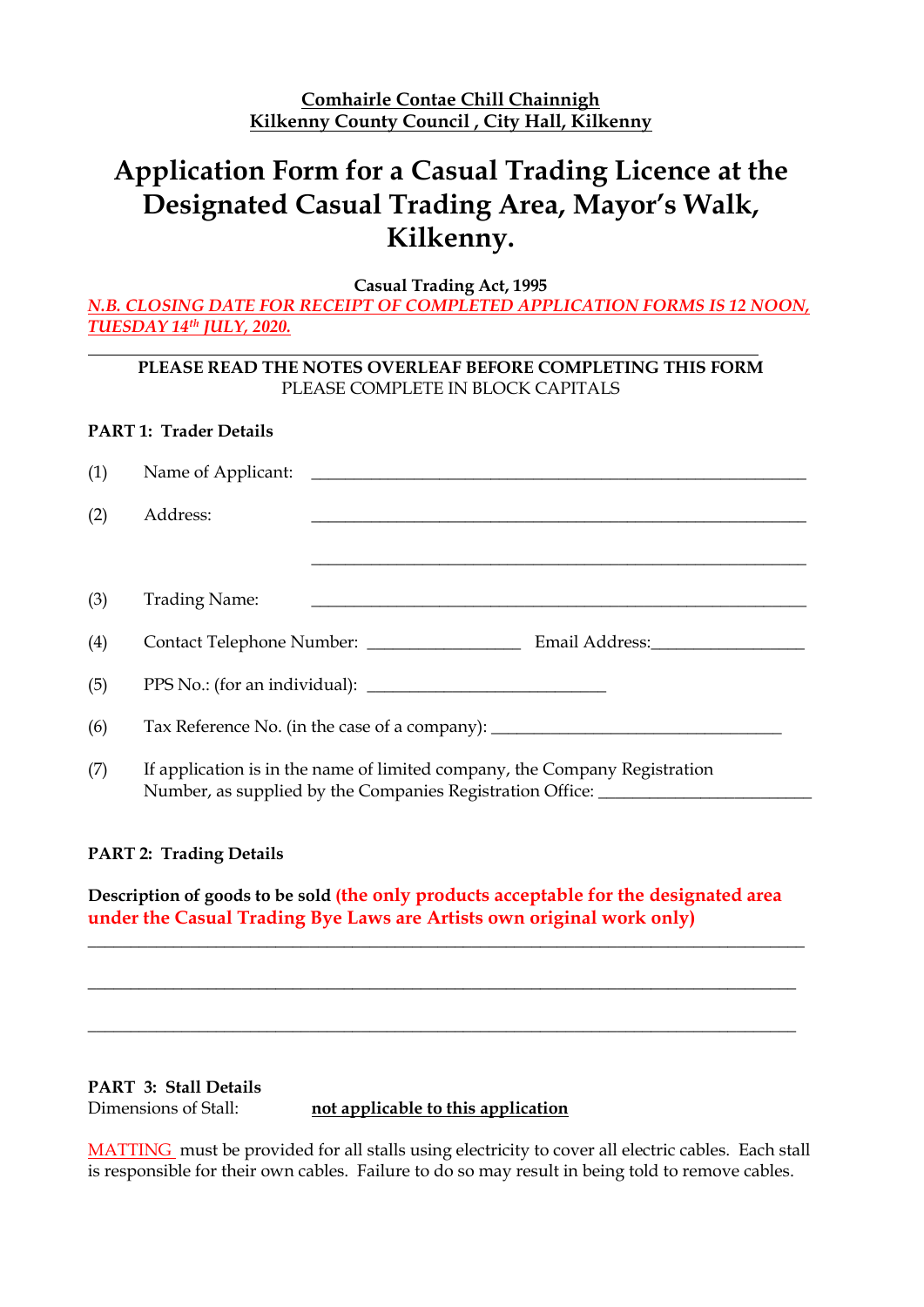### **PART 4: Insurance Details**

**Traders are required to hold current insurance cover to the following Limits:**

**Public Liability €6.5 million, Employers Liability €13 million, Product Liability €6.5 million.**

**Insurance Policy Number: \_\_\_\_\_\_\_\_\_\_\_\_\_\_\_\_\_\_\_\_\_\_\_\_ Expiry Date: \_\_\_\_\_\_\_\_\_\_\_\_\_\_\_\_\_\_\_\_**

**Insurance Company: Copy of current Insurance Policy to be submitted with the application.**

If you were a holder of a current Casual Trading Licence please quote the following:

Licence Number: \_\_\_\_\_\_\_\_\_\_\_\_\_\_\_\_\_\_\_\_\_\_\_\_\_\_\_\_\_ Expiry Date: \_\_\_\_\_\_\_\_\_\_\_\_\_\_\_\_\_\_\_\_\_\_\_\_\_\_\_

*To The Local Authority Concerned:*

### I DECLARE:

- 1. that I have not been convicted of two or more offences under the Casual Trading Act, 1995, within three years prior to the date on which I intend to commence casual trading.
- 2. that the foregoing particulars are correct and I enclose a cheque/bank draft/postal order/money order for **€60.00** under bye-law by the local authority under Section 6 of the Casual Trading Act, 1995.
- 3. That I have read the Casual Trading Bye Laws of Kilkenny Borough Council and note the provisions contained therein.

**Signature: \_\_\_\_\_\_\_\_\_\_\_\_\_\_\_\_\_\_\_\_\_\_\_\_\_\_\_\_\_\_\_\_ Date: \_\_\_\_\_\_\_\_\_\_\_\_\_\_\_\_\_\_\_\_\_\_\_\_\_\_\_\_\_\_\_\_\_**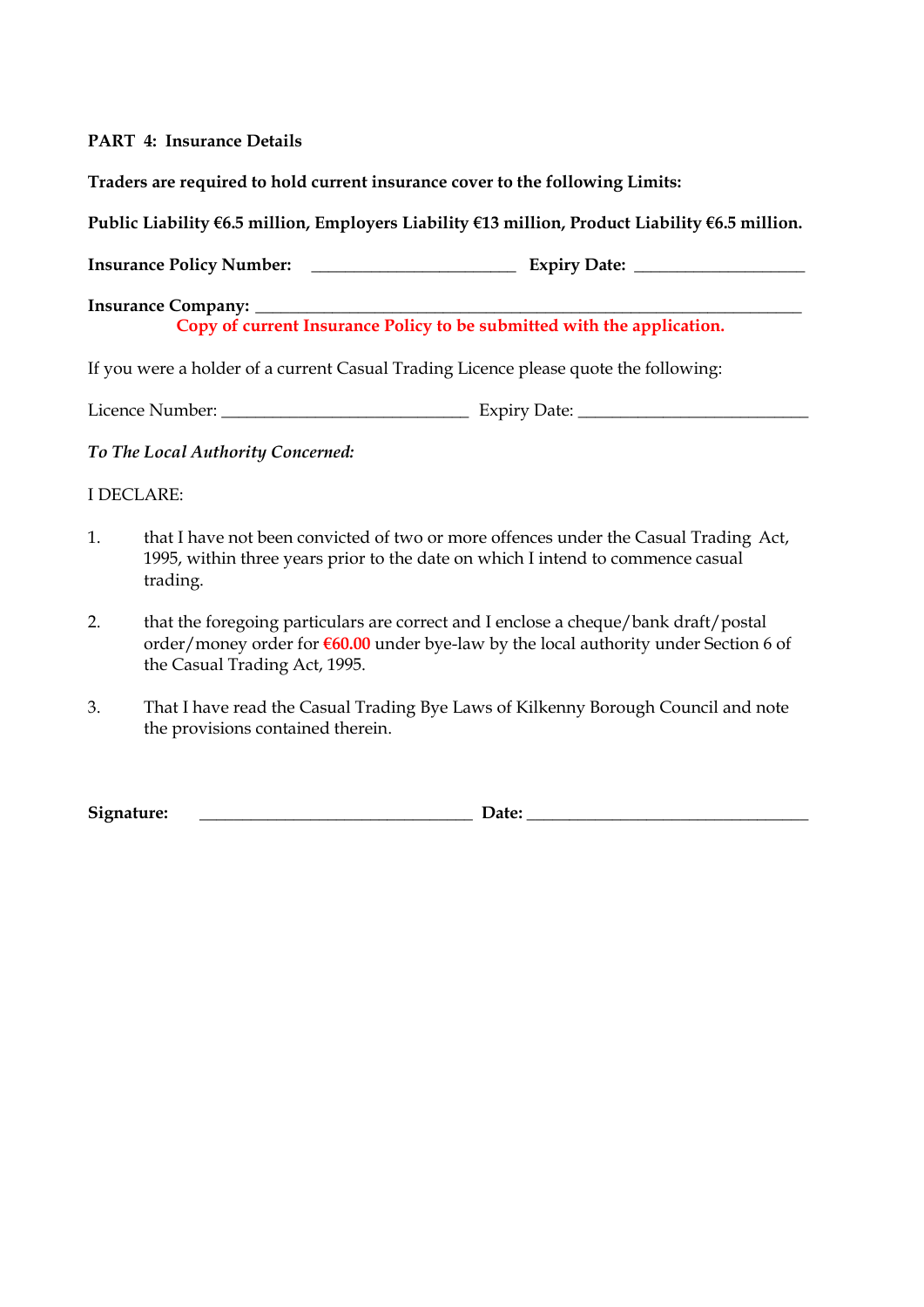### **ATTACHMENTS:**

### **Copy of Insurance Policy:**

# **NOTES**

1. Section 4(11) of the Casual Trading Act, 1995, provides that the local authority concerned shall notify the Minister for Social Welfare of the name and address of a person to whom a casual trading licence was granted and the conditions of the licence and section 4(2A) of the Casual Trading Act, 1995 (inserted by Section 141 of the Finance Act, 1996 (No 9 of 1996)) provides that the local authority concerned shall notify the Revenue Commissioners of the name, address and tax reference number of a person to whom a casual trading licence was granted and the conditions of the licence. Section 10 of the Casual Trading Act, 1995, requires that the local authority may share information in relation to a Casual Trading Licence holder with An Garda Siochána.

Section 13 of the Casual Trading Act, 1995 also provides that a local authority may establish and maintain the Register of Casual Trading Licences on computer. In such circumstances, personal data kept in the register is subject to the requirements of the Data Protection Act, 1988 to 2018.

Personal Information received will be used by the Local Authority solely for the purposes of processing an application for a casual trading licence under the Casual Trading Act, 1995.

- 2. The acceptance of an application by Kilkenny County Council does not guarantee the granting of a licence.
- 3. Licence Holders are to obey all lawful requests of an Authorised Officer of Kilkenny County Council, or a member of the Garda Síochána.
- 4. Products for sale: Artists own original work only.
- 5. Cheques received with your application will only be receipted if you are successful in your application for a licence. Otherwise, payment will be returned to you.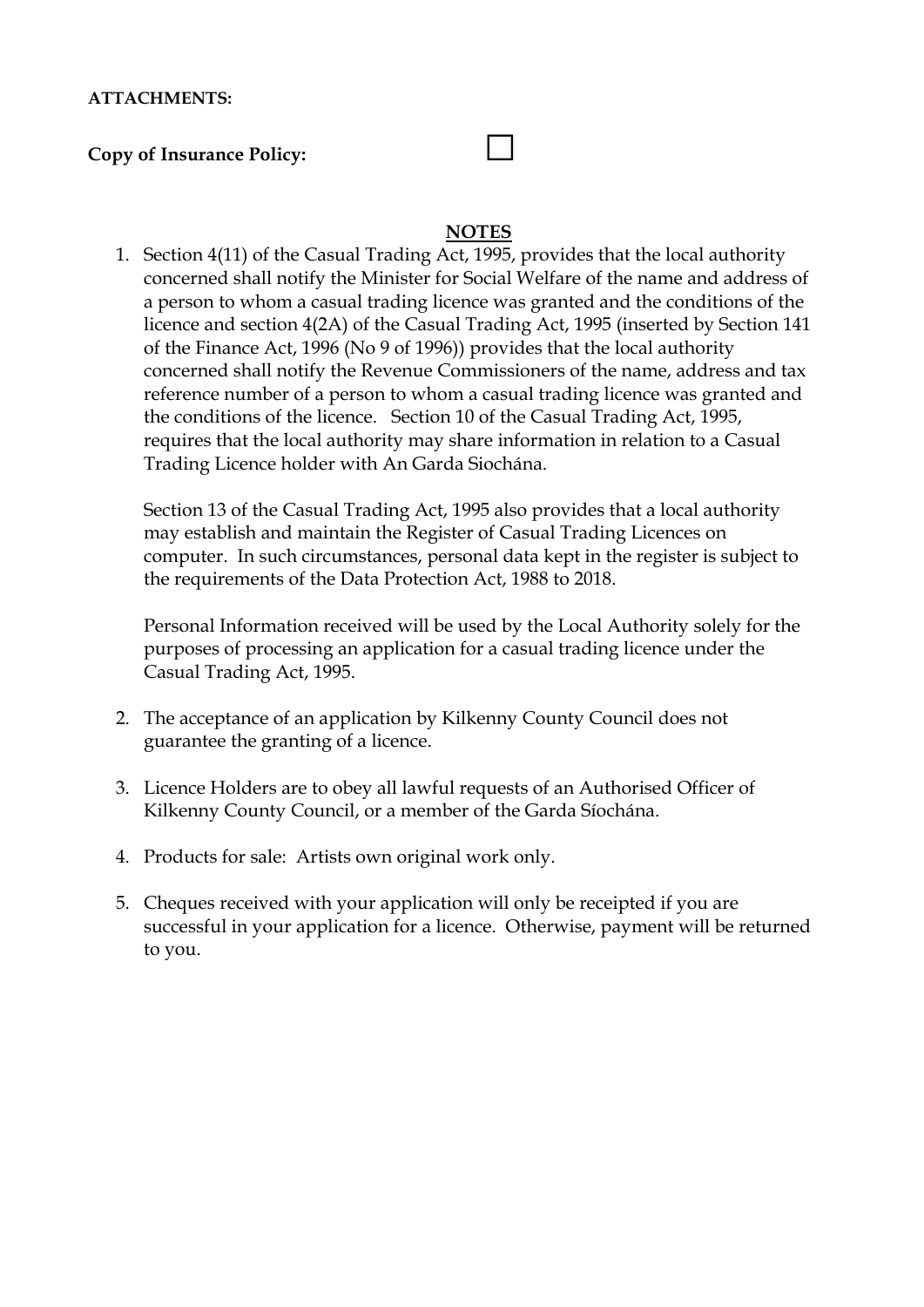### **Schedule**

**to** 

### **Kilkenny County Council Casual Trading Act, 1995**

### **Bye – Laws**

### **Part III**

(a) The following are the fees in respect of Casual Trading Licences for the City of Kilkenny for Weekends only during the period **18th July, 2020** to **4th October, 2020 i.e. 12 Weekends**.

An applicant for a Casual Trading Licence in a casual trading area shall pay a **licence fee of €60** for weekends only during the period **18th July, 2020** to **4th October, 2020 i.e. 12 Weekends**.

| <b>For Official Use Only</b> |  |             |  |  |
|------------------------------|--|-------------|--|--|
| Recd.                        |  | Amt         |  |  |
| Date                         |  | <b>Type</b> |  |  |
| Conv.                        |  | R.No        |  |  |